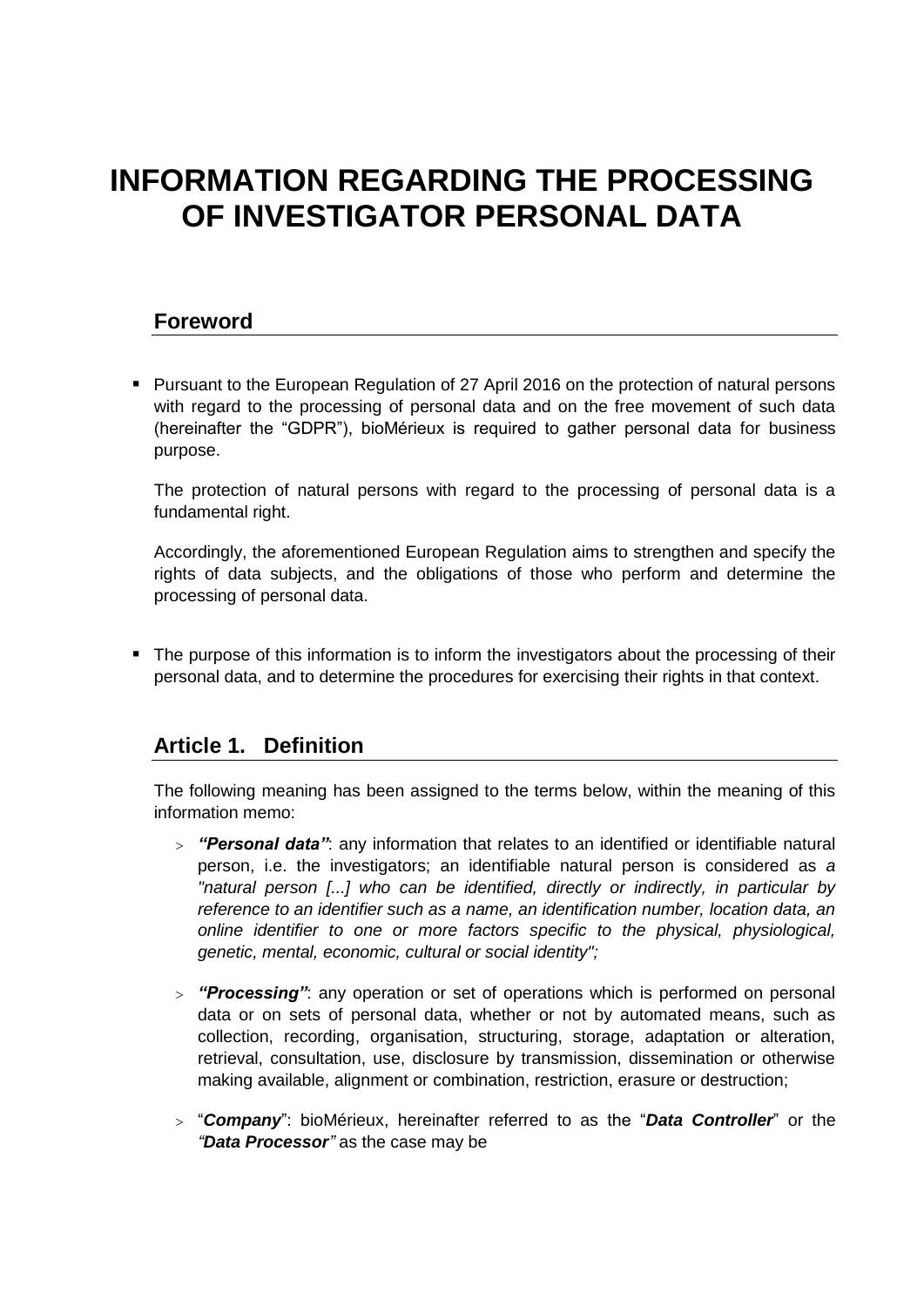- *"Data Controller"*: means the natural or legal person, public authority, agency or other body which, alone or jointly with others, determines the purposes and means of the processing of personal data;
- *"Data Processor"*: means a natural or legal person, public authority, agency or other body which processes personal data on behalf of the controller;
- *"Recipient"*: the natural person or legal entity, the public authority, the department or any other organisation that receives disclosure of personal data, regardless of whether that person is a third party, and which is referred to in Article 6 below.

It is specified for all intents and purposes that where personal data have not been gathered directly from the person concerned, the data-gathering will be limited to the identification data for the persons concerned.

# **Article 2. Legal basis for the processing**

In accordance with Article 6 of the GDPR, any processing of investigators' Personal data performed using the applications identified by bioMérieux will be based either on a contract or a legitimate interest to do business. Accordingly, the processing of Personal data will be based on the performance of the investigator contract, the compliance with legal obligations to which bioMérieux is subject, and the legitimate interests pursued by bioMérieux.

## **Article 3. Purposes of the processing of personal data**

Company acts as Data Controller where the processing of the bioMérieux investigators' Personal data is specifically intended to:

Clinical Affairs:

 create a regulatory file for clinical trials, to be used for registration purposes and shared with local authorities in the countries where the investigated product is marketed;

Medical Affairs / R&D:

 ensure traceability of clinical trials for Investigators , demonstrate skills and relevance of their involvement;

Legal requirements:

- The Anti-Gift law also called « DMOS » (Diverses Mesures d'Ordre Social) preventing conflicts of interests by limiting "gifts" granted by Health Companies to Health Care Professionals
- The French Sunshine law (Law « Bertrand ») reinforced by the law "Modernization of the Health System 2016" (law Touraine for the transparency of the links between healthcare professional and health industries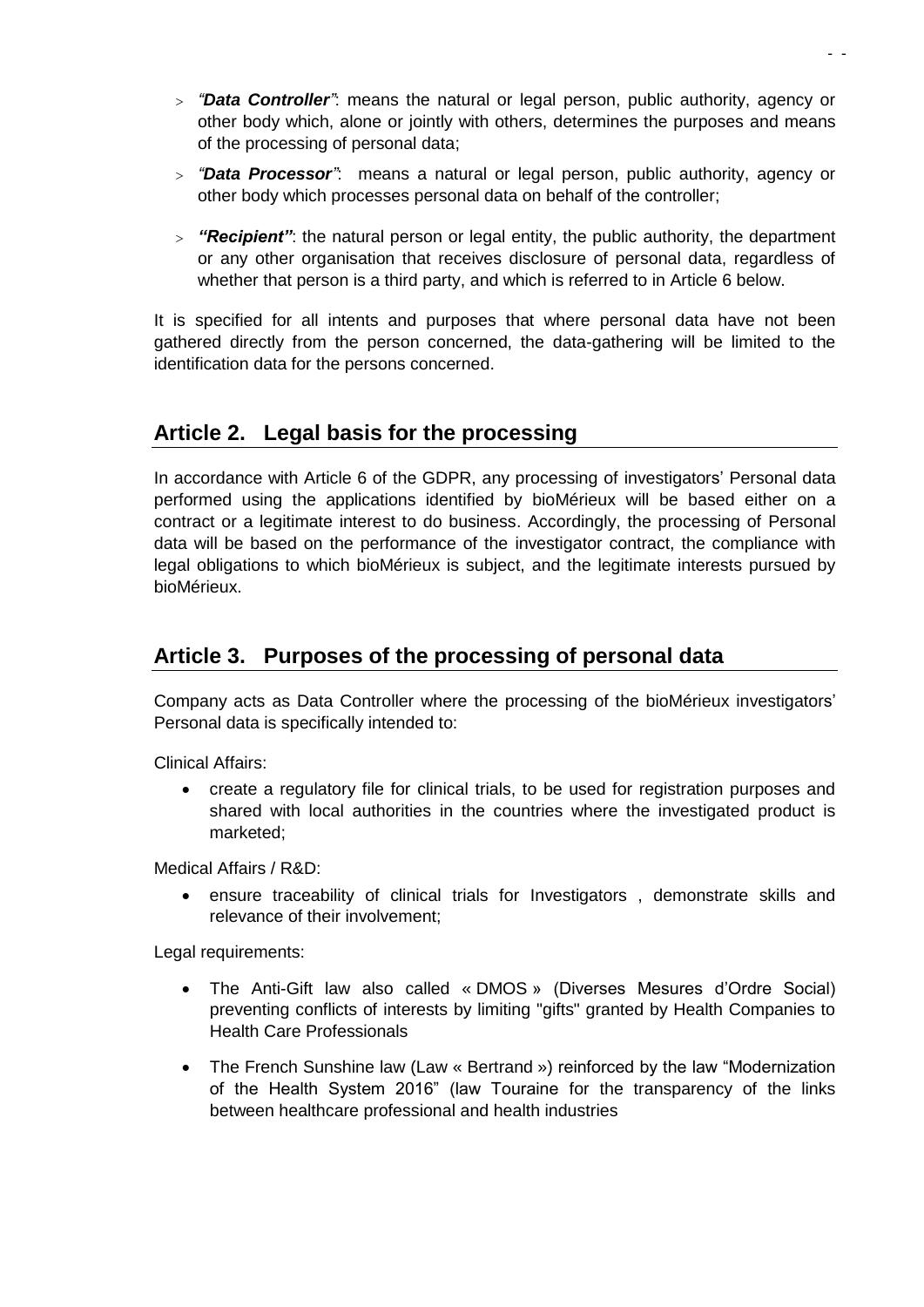## **Article 4. Company's details**

#### **4.1 Contact details for the Data Controller:**

bioMérieux is the Data Controller for the purposes mentioned in Article 3.1, and is registered on the Lyon Trade and Companies Register under no. 673 620 399, and has its registered office at Marcy L'Etoile.

#### **4.2. Contact details for the person representing Company in its function of Data Controller:**

- -

The person representing the Data Controller, as the case may be according to Article 3, is Alexandre Mérieux, in his capacity as Chairman and Chief Executive Officer, and whose contact details are as follows: Campus de L'Etoile, 100 Allée Louis Pasteur, 69280 Marcy L'Etoile.

## **Article 5. Contact details for the Data Protection Officer:**

bioMérieux has appointed a data protection officer whose contact details are as follows: Yves Raisin, Data Protection Officer, [PrivacyOfficer@biomerieux.com,](mailto:privacyofficer@biomerieux.com) +33 (0)4 78 87 21 42, Campus de L'étoile, 100 Allée Louis Pasteur, 69280 Marcy L'Etoile (hereinafter the "Data Protection Officer").

## **Article 6. Retention period for Personal data**

Regarding the processing of Personal Data as Data Controller, Personal data will be retained for a period that does not exceed the period required for the purposes for which they are processed.

Unless prior requesting deletion is sent to [PrivacyOfficer@biomerieux.com,](mailto:PrivacyOfficer@biomerieux.com) the Data Controller will hold Personal Data on bioMérieux's systems for the longest of the following retention periods:

- (i) as long as is necessary for the relevant activity or services;
- (ii) any retention period that is required by law;
- (iii) the end of the limitation period in which litigation or investigations might arise in respect of the relevant activity or services.

## **Article 7. Categories of Personal data recipients**

The Data Controller may be required to forward some of their investigators' Personal data, including to the following recipients:

− bioMérieux affiliates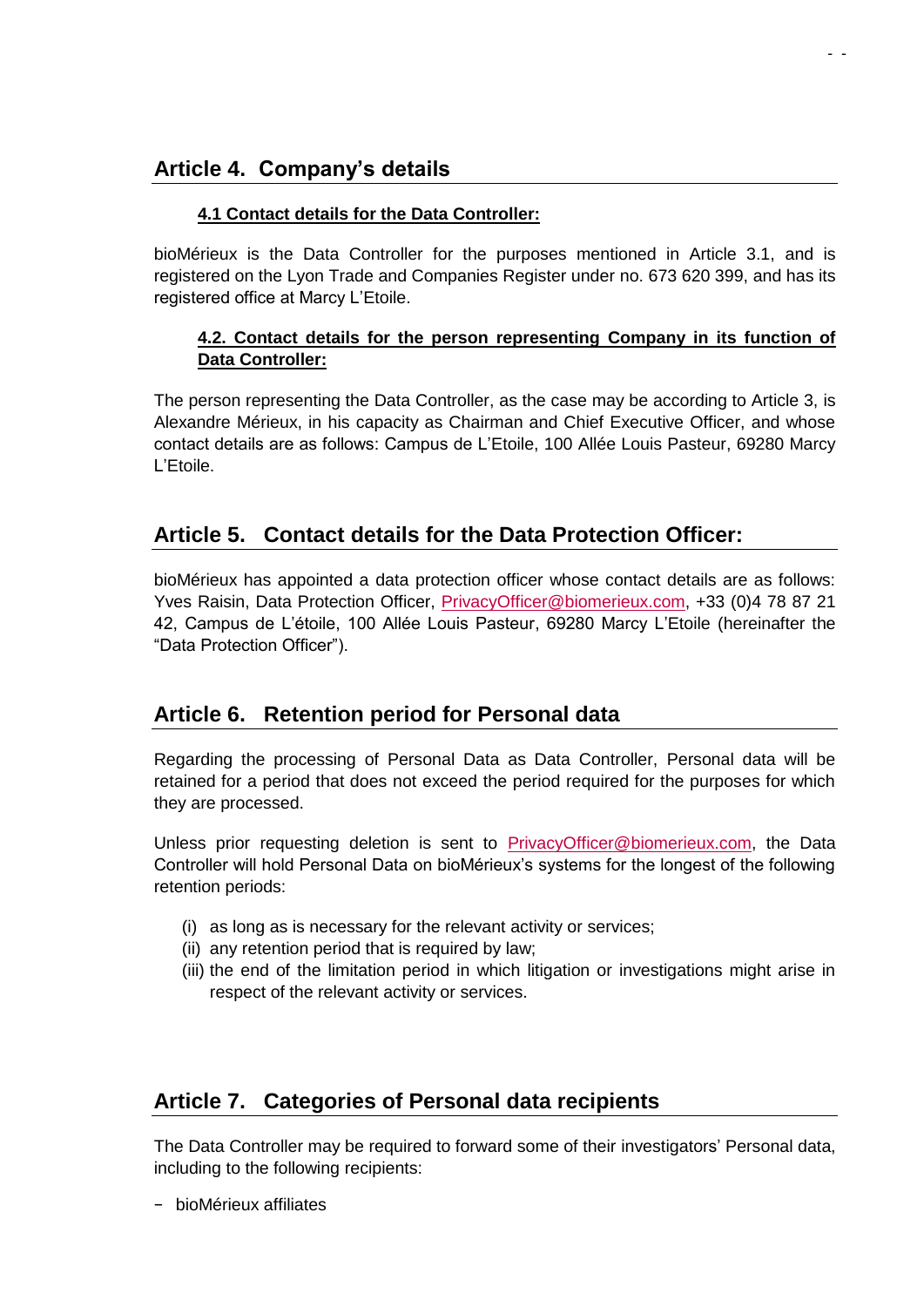− Partners (external third parties)

These data may also be transferred to a recipient located in a country which is not a member of the European Union, referred to as a "third country", that has not been the subject of an adequacy decision issued by the European Commission for operating reasons (e.g. IT support). Investigators are informed that the transfer of personal data concerning them is required for the execution of the contract between them and bioMérieux, in accordance with Article 49 of the GDPR*.* 

## **Article 8. Investigators' rights regarding the processing of their Personal data**

Data subjects enjoy the rights referred to in the following articles.

In the context of a request relating to exercising their rights, the Data Controller undertakes to uphold those rights as soon as possible, and within a period of one month as from receipt of the request by the Data Protection Officer, in any event.

This timeframe may be extended by two months in view of the complexity or number of requests, if necessary.

The Data Controller will inform the data subjects concerned about this extension and the reasons for the delay within a period of one month as from receipt of their request, in that regard.

Where the request is submitted in electronic format, the information will be provided electronically by default, where possible, and unless the employee concerned expressly requests for it to be provided in another manner (hard-copy paper format).

If the Data Controller does not follow up the request submitted by the data subject, they will inform the latter about the reasons for their failure to take action, and the data subjects' option to lodge a claim with CNIL and/or to lodge a legal appeal without delay, and within a period of one month as from receipt of the request at the latest.

#### **Article 8.1 Right of access by the investigator concerned**

All of the bioMérieux investigators have the right to obtain a confirmation from the Data Controller regarding whether the Personal data regarding them is processed by the Data Controller, as well as access to said data.

To do so, the data subject concerned may submit their request to the Data Protection Officer mentioned in Article 5 above.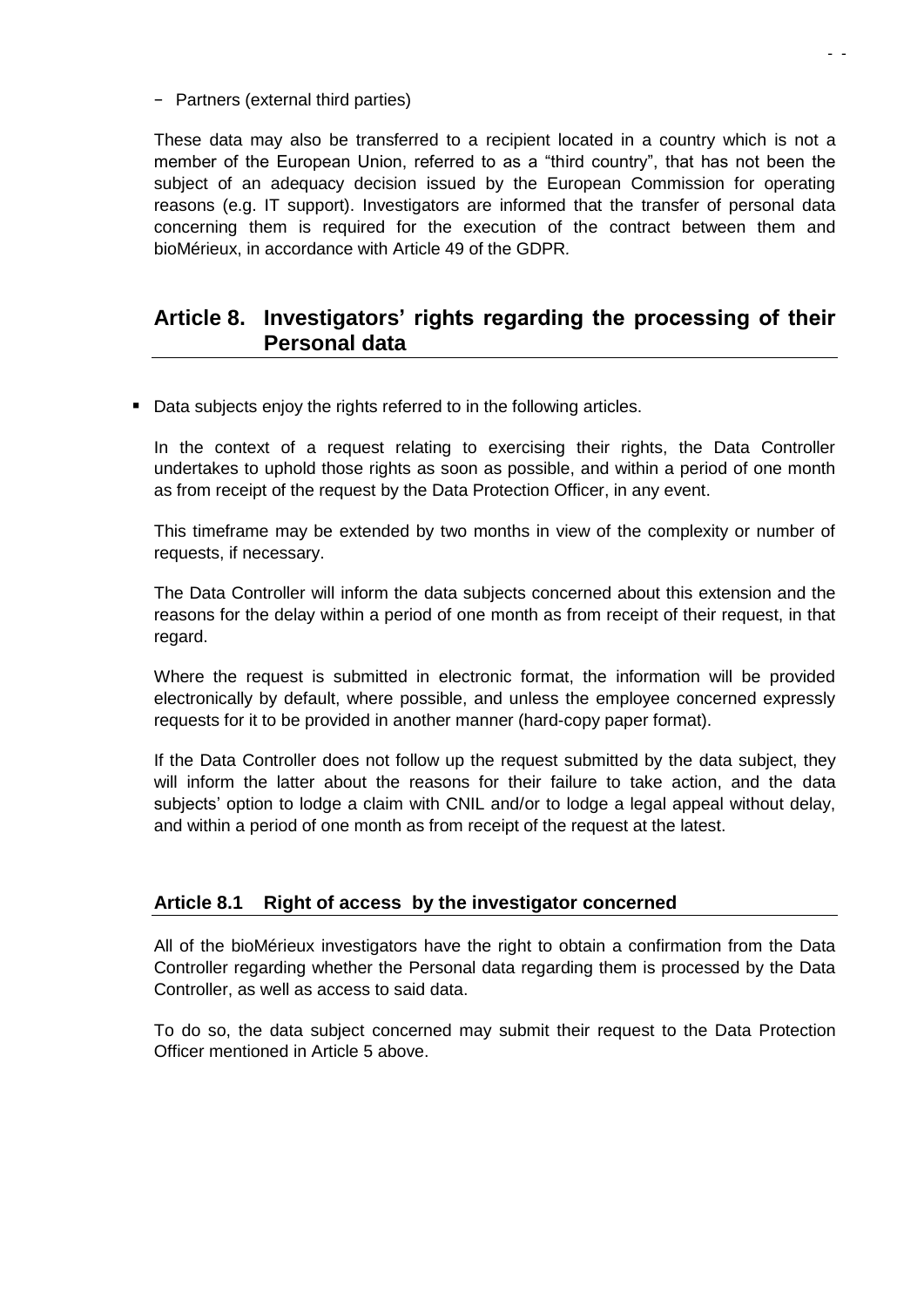Any investigators has the right to ensure that the Data Controller rectifies any Personal data concerning them that are inaccurate as soon as possible.

To do so, the investigators concerned may submit their request to the Data Protection Officer mentioned in Article 5 above.

Furthermore, any investigators has the right to ensure that incomplete Personal data concerning them are completed, as long as this information is required for the purpose of the data processing, by providing an additional statement addressed to the Data Protection Officer mentioned in Article 5 above.

### **Article 8.3 Right to erasure ("Right to be forgotten")**

Any investigators has the right to ensure that the Data Controller erases Personal data regarding them as soon as possible: the Data Controller will be under an obligation to erase these Personal data as soon as possible, in the following cases:

- $>$  the Personal data are no longer required for the purposes for which they were gathered or processed in another way;
- $>$  the investigators concerned is exercising their right to object to the processing of their data;
- $>$  the Personal data have been the subject of unlawful processing;
- $>$  the Personal data must be erased in order to comply with a legal obligation provided for by European Union law, or by the domestic law that governs the Data Controller;

However, the right to erasure cannot apply in the following cases:

- $>$  their processing is required to exercise the right to freedom of expression and information;
- $>$  their processing is required in order to comply with a legal obligation provided for by European Union law, or by the domestic law that governs the Data Controller;
- their processing is required to record, exercise, or defend rights in court.

To exercise this right, the data subject concerned may submit their request to the Data Protection Officer mentioned in Article 5 above.

#### **Article 8.4 – Right to restriction of processing**

Any investigators has the right to ensure that the Data Controller restricts the processing of their data in the following cases:

- $>$  the accuracy of the Personal data is disputed by the data subject concerned for a period that enables the Data Controller to check the accuracy of the Personal data;
- $>$  the processing is unlawful and the data subject objects to the erasure of the data, and is requiring the restriction of their use instead;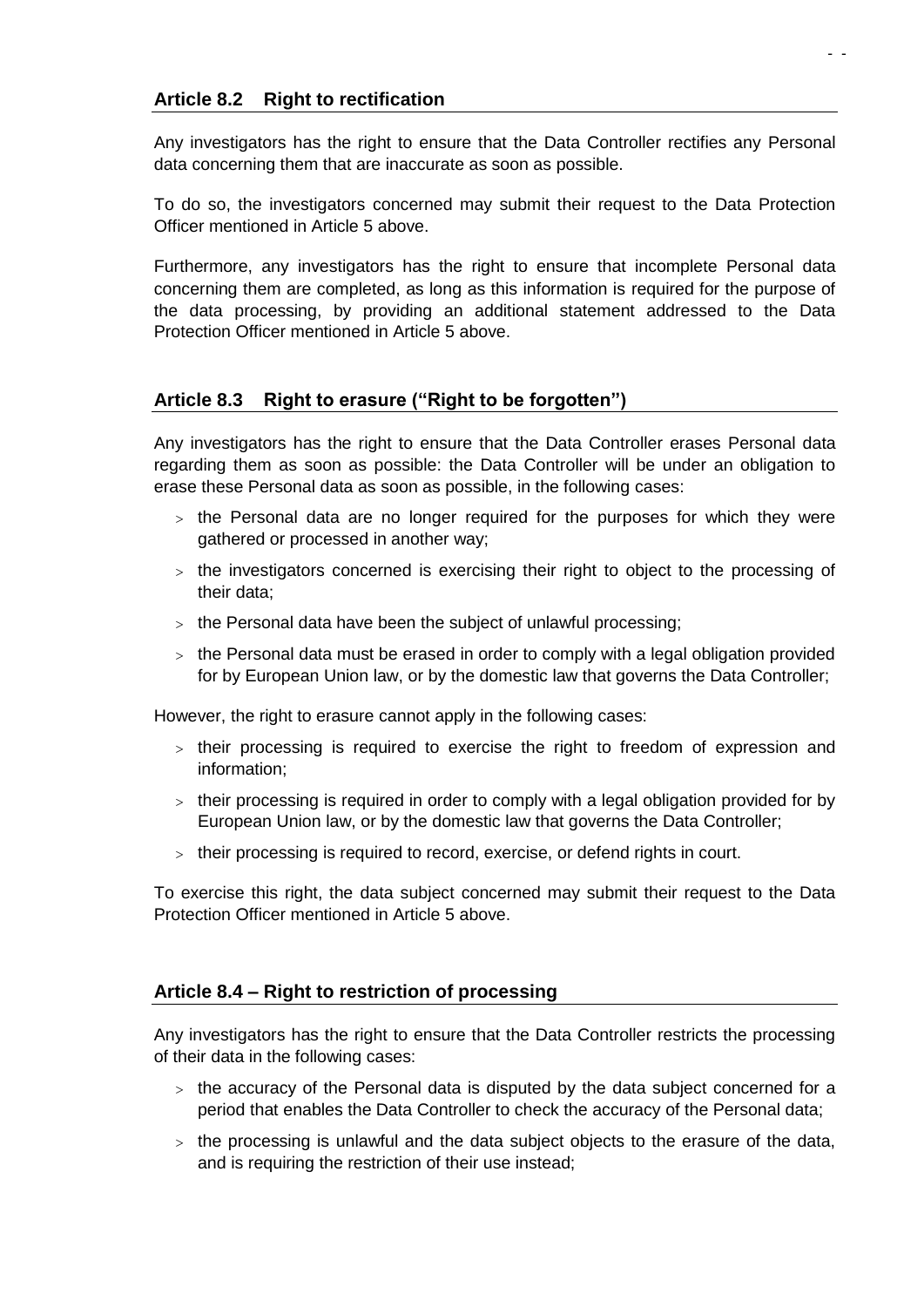$>$  the Data Controller no longer requires Personal data for processing purposes, although these data are still required by the data subject concerned in order for the establishment, exercise, or defence of legal rights.

To exercise this right, the data subject concerned may submit their request to the Data Protection Officer mentioned in Article 5 above.

#### **Article 8.5 Right to object**

Any investigators has the right to object to the processing of Personal data regarding them based on the legitimate interests pursued by the Data Controller at any time, for reasons relating to their specific situation.

To exercise this right, the data subject concerned may submit their request to the Data Protection Officer mentioned in Article 5 above.

The Data Controller will no longer be able to process the Personal data, unless they prove that there are compelling legitimate grounds for processing that data, which take precedence over the interests, rights, and personal freedoms of the data subject, or for the establishment, exercise or defence of rights in court, or for being in compliance with a legal requirement.

#### **Article 8.6 Right to data portability**

As long as the data-processing in question has been carried out using automated processes, any investigators has the right to receive the Personal data regarding them that have been provided to the Data Controller in a structured, commonly-used, machinereadable format, and has the right to transmit these data to another Data Controller without the first Data Controller objecting.

Furthermore, any investigators have the right to ensure that the Personal data regarding them are directly transmitted to another party by the Data Controller, where technically feasible.

To exercise this right, the data subject concerned may submit their request to the Data Protection Officer mentioned in Article 5 above.

#### **Article 8.7 Right to lodge a claim with a supervisory authority**

Notwithstanding any other administrative or legal recourse, any investigators who believes that Personal data regarding them were processed in a manner that breached the GDPR and the principles set out in this information memo has the right to lodge a claim with CNIL.